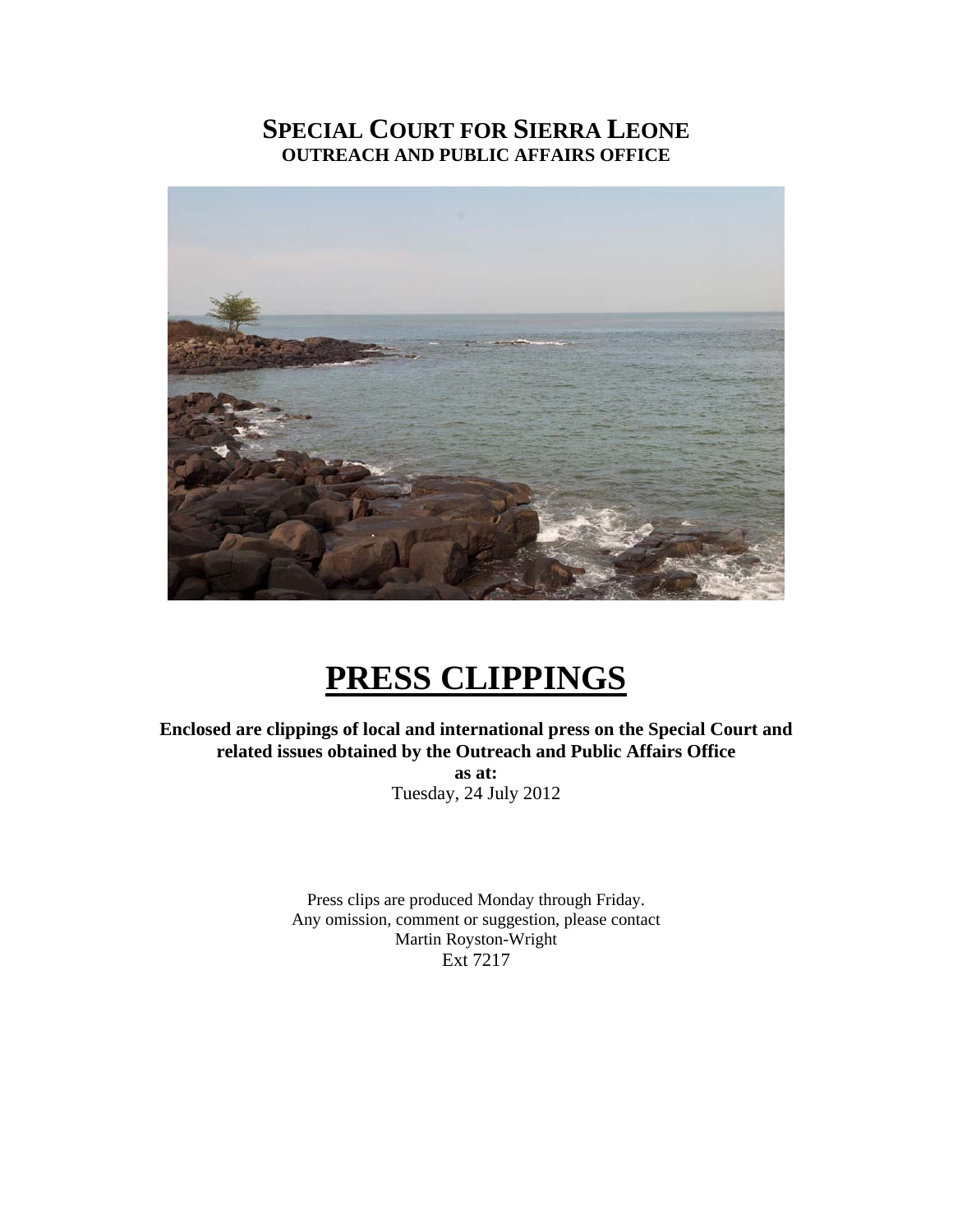| <b>Local News</b>                                                                |           |
|----------------------------------------------------------------------------------|-----------|
| Book on Charles Taylor and the Bitterness of War Launched / Salone Times         | Page 3    |
| Justice for All? Forgotten Victims and Africa's Response / Sierra Express Online | Pages 4-5 |
| <b>International News</b>                                                        |           |
| Taylor Appeals / The New Democrat                                                | Page 6    |
| Final Case Before Criminal Tribunal / The Irish Times                            | Page 7    |
| Implications of Another African Case As Mali Self-Refers to the ICC / ISS        | Pages 8-9 |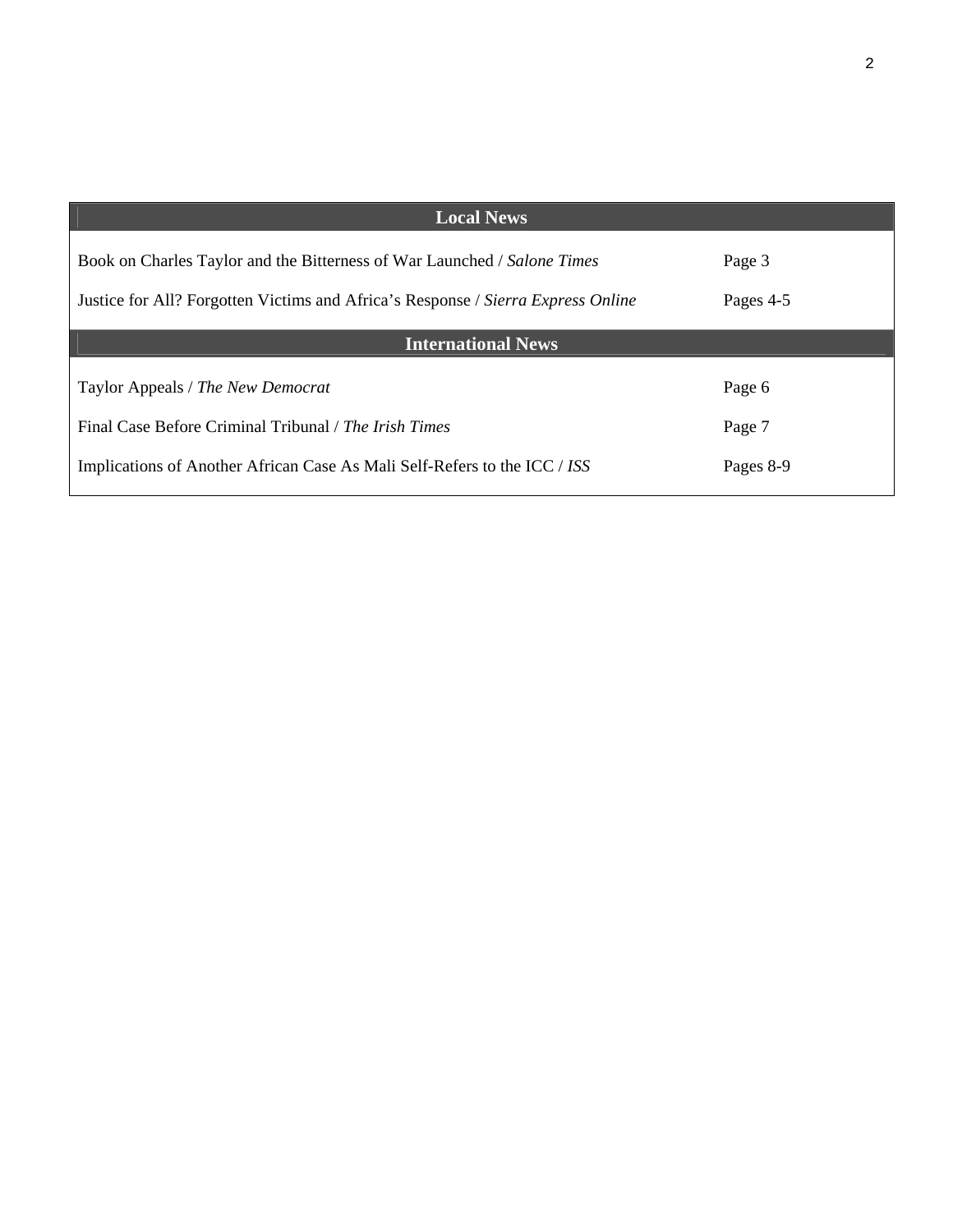# **Book On Charles Taylor & The Bitterness Of War Launched**

By Komba Fillie & Marilyn King

A book on the former Liberian President Charles Gangay Tailor and the Bitterness of Sierra Leone Rebel war was launched on Monday 23rd July 2012 at the British Council Hall, Tower Hill in Freetown title Charles Tailor: "The Bitterness of War".

The book provides significant account of Charles Taylor's involvement and the bitterness of Civil war especially that which happened in Sierra Leone.

Launching the book at the ceremony, one of the greatest writers in the country, Ramon. De Sou Za-George lauded the effort of the author (Dandeson Smith) for taking his time in going through what he described as great challenges in writing books. He said the book is gaining create consciousness in the mind of Serra all Sierra Leoneans to be awakened.

He noted that the war led to underdevelopment and created negative impact in the lives of the people in the country. He added that the significance of the book is that it reflects the mind of people as how people went through the unproductive civil war. He encouraged government to use the book in schools, colleges, universities, other institutions and to be available in public library. He encouraged people to promote the authors so that similar books will be produced. New Lacedon In his statement the Author of the book. Dandeson Smith expressed satisfaction and personal experience he had in publishing the book. According to him much has been said about the war and the man in question who people believe is responsible for the civil war in the country. He said that as a publisher and author of the book, Charles Taylor is an escape goat. He said Charles was not indicted on the ground that he contributed in fueling the civil war in Sierra Leone. He said that Charles Taylor is not responsible for what happened in Sierra Leone since he was not the one going from door to door cutting people's hands and killing innocent civilians. He pointed' out that Charles Taylor only made a pronouncement in 1991 that Sierra Leone would taste the bitterness of war. He also made a comprehensive review of the book in all chapters and paid specially thanks to all who contributed to him during his research and launch

In his welcome address the chairman of the ceremony Patrick M Wilson compared the author to other writers. He said that the author has now been a source of information for students, researchers and other interested people. He called on him to continue in the good spirit.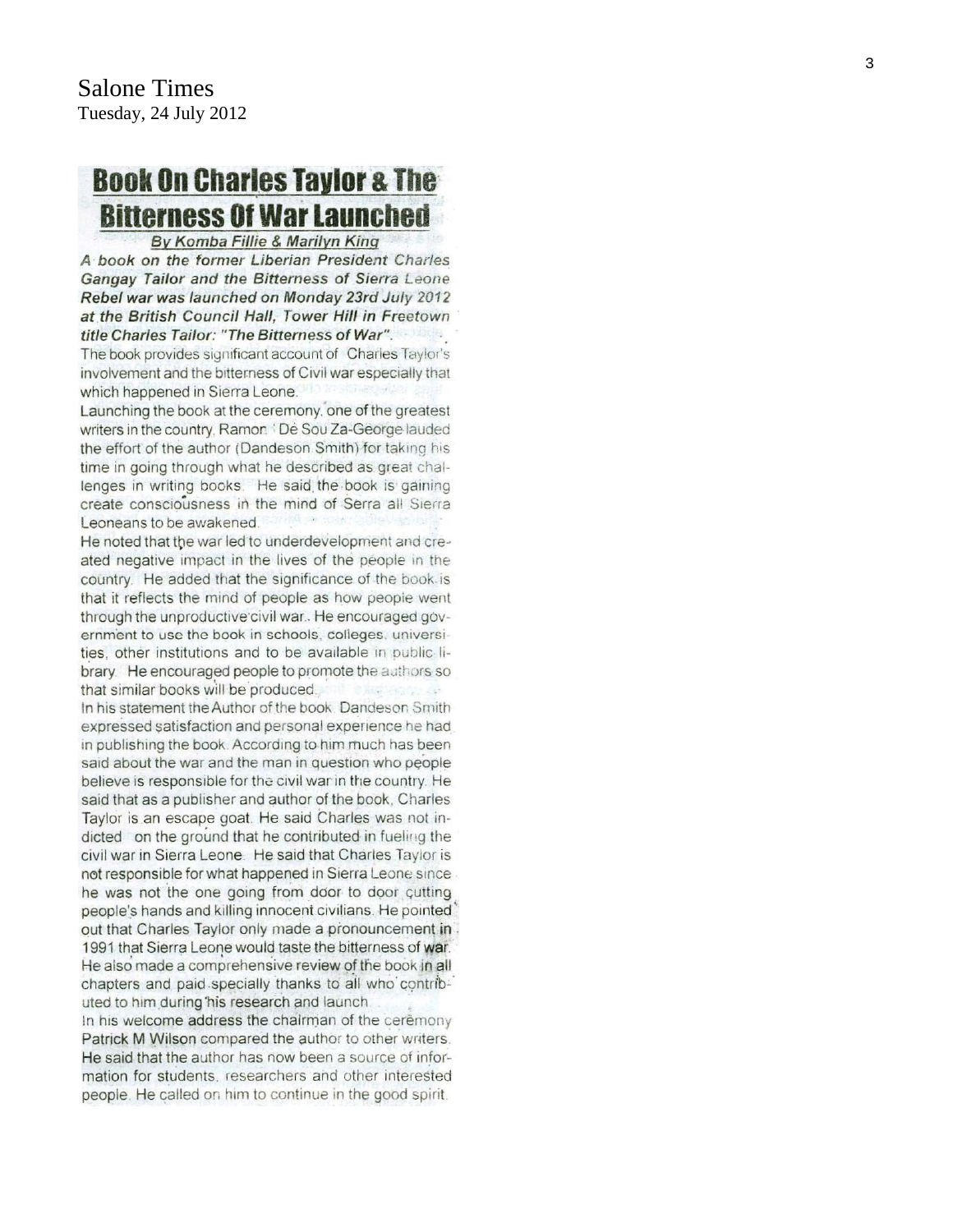# Sierra Express Online

Tuesday, 24 July 2012

### **Justice for All? Forgotten Victims and Africa's Response**

### By: SEM Contributor

International criminal justice gained fresh impetus following the tragic events in Rwanda and the Balkans in the 1990s. From the ad hoc International Criminal Tribunals for Rwanda and the former Yugoslavia, and the Special Court for Sierra Leone, to the International Criminal Court (ICC), the international community showed that where there is willingness to bring to justice the people responsible for heinous crimes, it can be done. While the verdicts in those trials cannot bring back those who were killed, the trials can hel[p](http://www.sierraexpressmedia.com/archives/44957)  bring a sense of closure to their families.



Since it was established, the ICC has been active primarily in Africa, with all of its current suspects coming from the continent. The court is investigating situations in Central African Republic, Ivory Coast, Democratic Republic of Congo, Sudan, Libya, Uganda, and Kenya. This has led to complaints that it is pursuing justice on a selective basis. This perceived bias against Africans has clearly offended many, particularly African leaders.

It is a completely different story for victims of heinous crimes in Syria, the West Bank and Gaza, Bahrain, and other parts of the world. The world has watched while thousands of civilians have been killed and millions of others forced out of their homes. Yet, there have been no concrete steps to deliver justice to them. While the personal circumstances of victims or the degree of suffering may vary, each victim needs and deserves justice. Yet it smacks of a double standard to address the justice needs of victims of Africa, while neglecting those of victims in other parts of the world.

The majority of situations before the ICC are in fact a result of voluntary requests by the African governments of the countries where the crimes were committed or referrals by the UN Security Council. But as the ICC celebrates its tenth anniversary this year, it is time for the Court and states to reflect more seriously on the crimes and injustice suffered by victims outside Africa. It is time to reposition the justice trajectory to combat the scourge of impunity more consistently across the globe.

The AU's concerns with the ICC and the United Nations Security Council also include a perceived disrespectful manner with which the UN dealt with its application to defer the arrest warrant for President Omar al-Bashir of Sudan. AU concerns have led to the AU calling for its members not to cooperate with the ICC in arrests of sitting heads of state – al-Bashir and Muammar Gaddafi of Libya, when he was still in power. The AU has suggested it might also broaden the mandate of the African Court of Justice and Human Rights (ACJHR) to include prosecution of war crimes, crimes against humanity, genocide, and other crimes prevalent on the African continent, such as mercenary activities.

Regardless of the merits of the AU's concerns, the AU and the UN Security Council perhaps could have managed the situation better. The Security Council could have taken African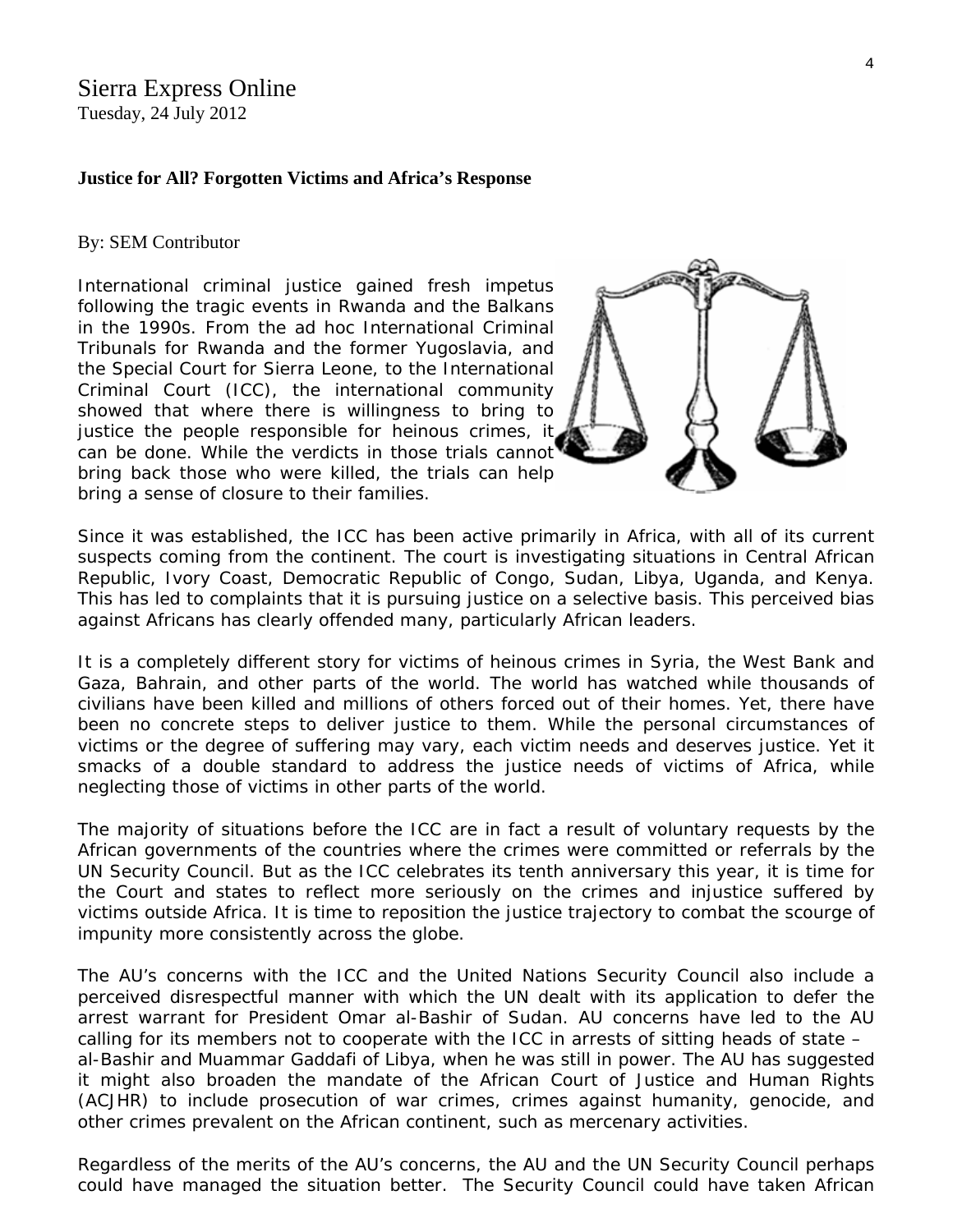states' deferral requests more seriously by deliberating on them in formal sessions. The AU could have expressed its disappointment that the al-Bashir case was not deferred without passing sweeping resolutions not to cooperate in arresting African heads of state who were ICC suspects.

The AU's decision to expand the mandate of the African Court seems to be a clear result of its gripes against the UN Security Council and the ICC and raises important questions. Would it mean that African states would no longer feel the need to participate in the ICC and carry out their cooperation obligations under the Rome Statute that they have assumed? Would it mean that the current cases before the ICC involving situations in Africa would somehow be removed from the ICC's jurisdiction? Would it mean that all African states would no longer see the need for an ICC and thus not make any more referrals to the court?

It is time for the AU, ICC, and UN Security Council to reflect a bit more and take some practical steps forward. There is no point reinventing the wheel. The AU has genuine concerns that need addressing, but setting up an African Court with criminal jurisdiction may not provide a "universal" remedy to impunity gaps.

African leaders should focus more on improving the human rights situation on the continent and promoting complementarity with the ICC, thereby encouraging states to carry out proceedings at the national level. Extending the jurisdiction of the African Court would be too expensive a distraction to afford – at least for now. African leaders should instead sustain efforts to strengthen national accountability mechanisms, while delivering on their human rights obligations under the African Charter on Human and Peoples' Rights.

Ten years after the ICC was established as a permanent court, it should be sure to hear the voices of victims throughout the world. This can be done by pressing for more countries to join the ICC, and by insisting that the UN Security Council refer cases to the ICC whenever the gravest crimes are committed — irrespective of politics.

But African victims also deserve a justice mechanism that will work for them, not struggle to keep itself afloat and potentially be at the whim of African leaders who are responsible for the atrocities against the victims in the first place. The ICC provides that justice mechanism. Just ask victims of post-election violence in Kenya who may not otherwise have seen their leaders made to answer questions about their involvement in the postelection violence. The voices of those victims must also be heard.

### *By Ibrahim Tommy*

*Ibrahim Tommy is executive director of the Centre for Accountability and Rule of Law*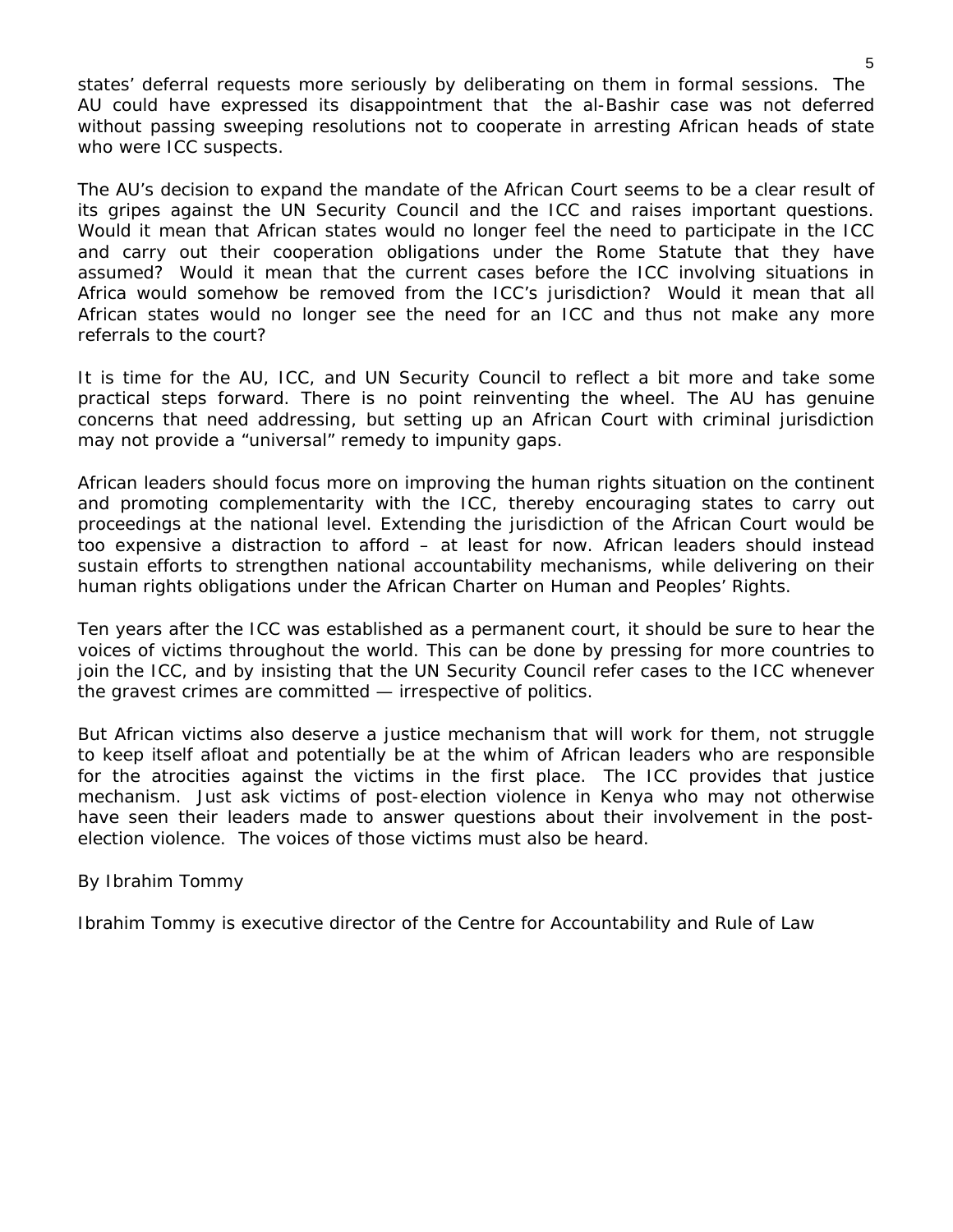## The New Democrat (Liberia)

Monday, 23 July 2012

### **Taylor Appeals**

Liberia's ex-president Charles Taylor has appealed against his conviction and 50-year jail sentence, intended to be served in a British jail, after he was convicted of war crimes in Sierra Leone, according to the UN-backed Special Court for Sierra Leone.



"Charles Taylor appeals against the judgment and the sentencing judgment... and respectfully requests that (the) appeals chamber reverse all the convictions entered against him," according to the defense request made public last Thursday by the UN-backed Special Court for Sierra Leone.

Taylor was found guilty in April of war crimes and crimes against humanity during the 1991-2001 civil war in Sierra Leone, for aiding and abetting "some of the most heinous crimes in human history," the international court said.

He was the first former head of state to be convicted by an international tribunal since the Nuremberg Nazi trials in 1946.

The former warlord was sentenced in May to 50 years in jail after his conviction on 11 counts for arming Sierra Leone's rebels in return for "blood diamonds" during the war that claimed 120,000 lives.

In the appeal document, Taylor's defence said the court h ad

made "systematic errors" in evaluating evidence, and relied on "uncorroborated hearsay evidence as the sole basis for specific incriminating findings of fact".

The prosecution, which had sought an 80-year jail term for Taylor, has also appealed, according to the court, which is based outside The Hague.

The court had found that Taylor was paid in diamonds mined in areas under the control of Sierra Leone's Revolutionary United Front rebels, who murdered, raped and mutilated their victims as well as forced children to fight and keep sex slaves.

Taylor, 64, maintained his innocence during the trial where scores of high-profile witnesses, including British supermodel Naomi Campbell, testified.

After serving as president of Liberia 1997-2003, Taylor was arrested in March 2006 while attempting to flee from exile in Nigeria where he took asylum after he was forced to quit power in 2003 under international pressure to end the civil war in Liberia.

He was transferred to The Hague in 2006 due to fears that trying him in Freetown would pose a security threat.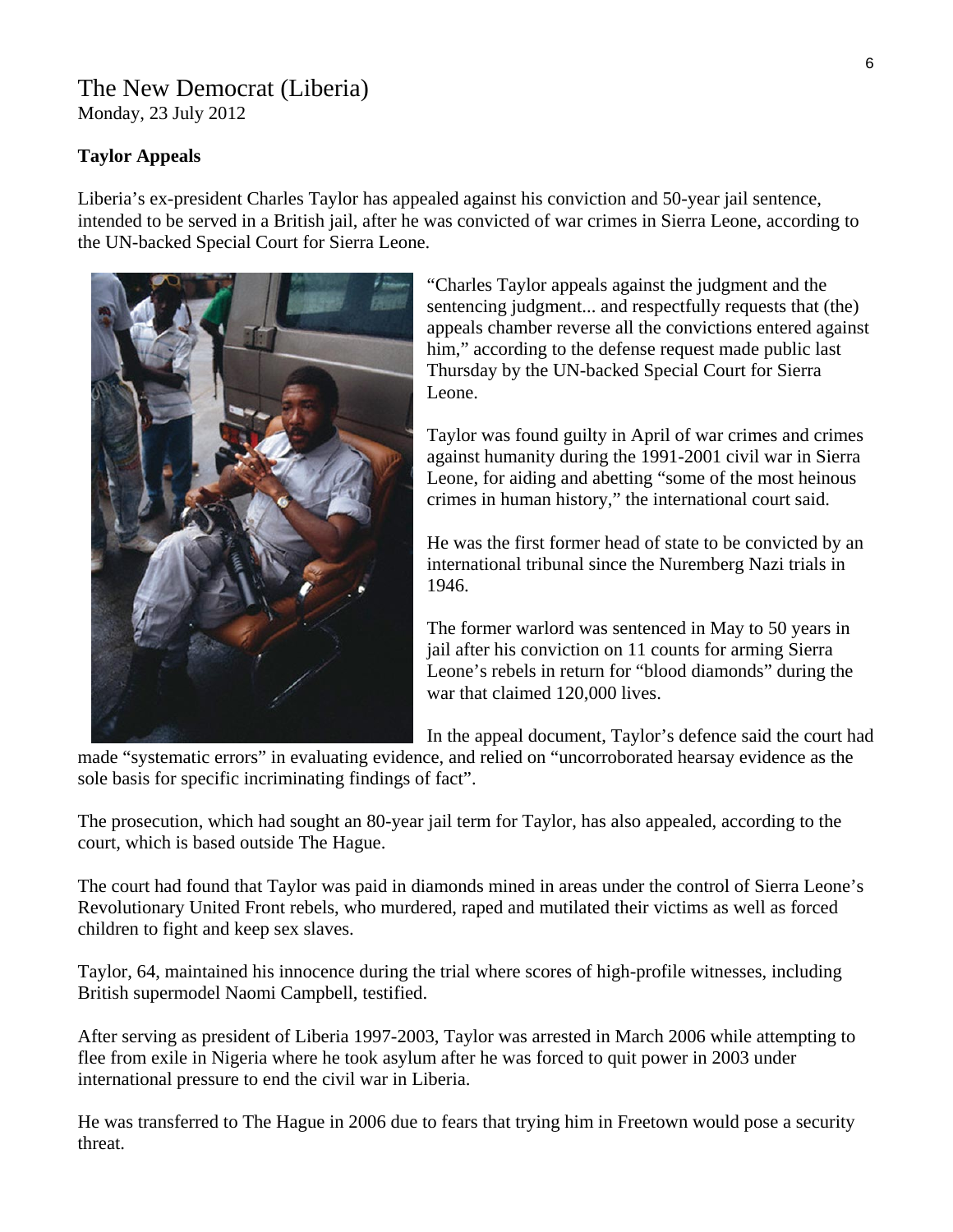## The Irish Times Monday, 23 July 2012

### **Final case before criminal tribunal**

BRIEFS: On today, tomorrow and on Wednesday, the International Criminal Tribunal for Rwanda will hear closing arguments in The Prosecutor v Ngirabatware, which is the final case before the International Criminal Tribunal for Rwanda.

The tribunal was established in November 1994 by the UN Security Council to judge people responsible for the Rwandan genocide and other serious violations of international law in Rwanda.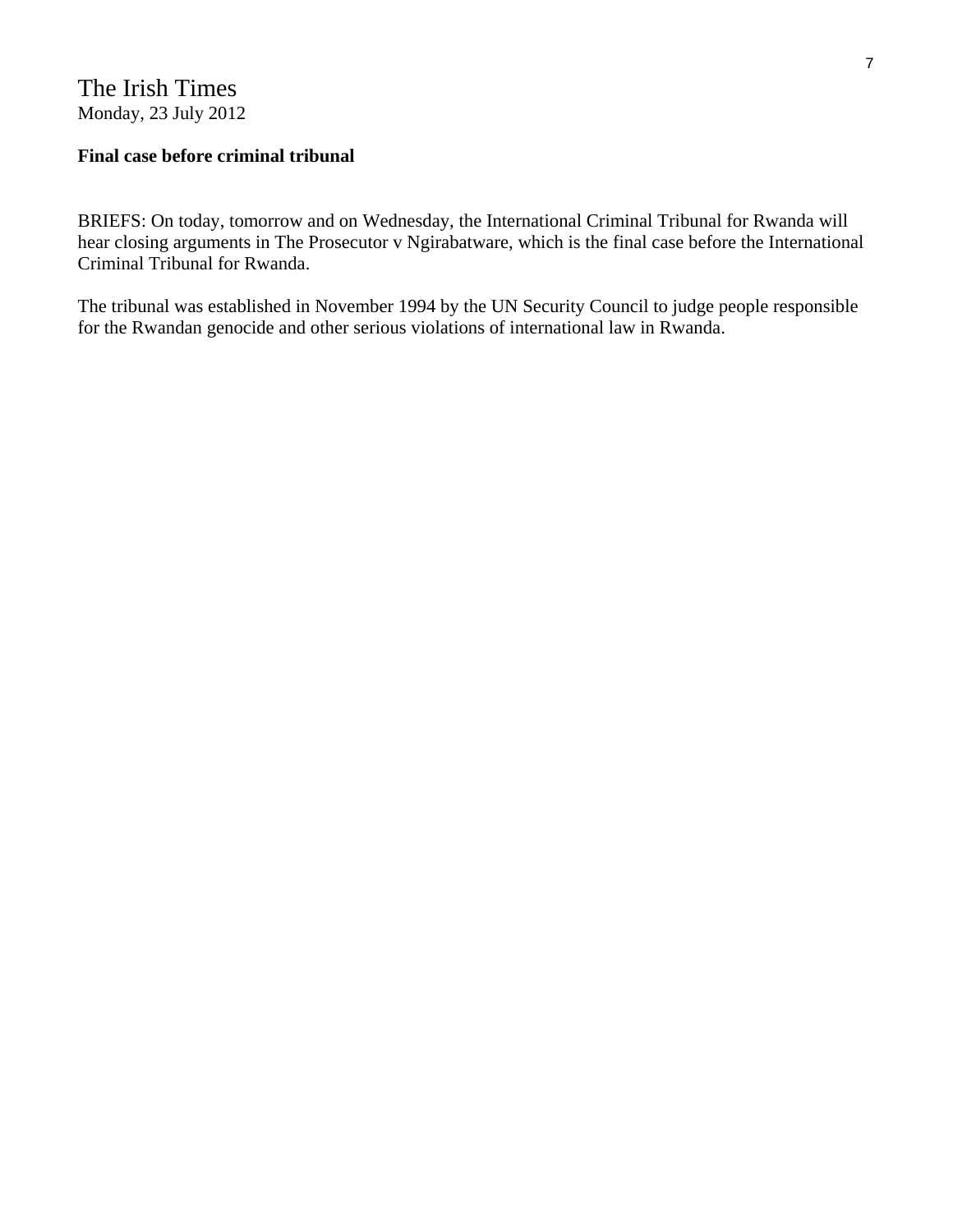## Institute for Security Studies (Pretoria)

Tuesday, 24 July 2012

### **Mali: Implications of Another African Case As Mali Self-Refers to the ICC**

By Ottilia Anna Maunganidze & Antoinette Louw

On 18 July 2012, Fatou Bensouda, the prosecutor of the International Criminal Court (ICC), released a press statement confirming receipt of a referral of the situation in Mali by the country's interim Minister of Justice.

In terms of the 13 July 2012 referral letter, the government of Mali alleges that gross human rights violations and war crimes have been committed in the country, especially in the northern region. The alleged crimes include the summary executions of soldiers, rape of women and young girls, killing of civilians, the recruitment of child soldiers, torture, pillaging, enforced disappearances, and the destruction of property (including government buildings, humanitarian installations, religious establishments and gravesites). The prosecutor indicated that her office would conduct preliminary investigations into the alleged international crimes in accordance with the Rome Statute of the ICC.

The referral is the first received by the new prosecutor since she took office on 15 June this year. Notably, Mali is the fifth African country that has formally requested the ICC to investigate crimes in its territory and, if formal investigations are instituted, will be the eighth situation before the ICC - all of which are in Africa. This additional African situation comes at a time when the ICC is under fire for not opening investigations in other parts of the world. Some critics even go so far as to contend that the ICC is targeting Africa.

As the new prosecutor begins her tenure at the ICC, it is widely agreed that one of her office's main challenges is to ensure that the court rebuilds its legitimacy, especially in Africa. To do so the ICC must open formal investigations into situations outside the continent. However, this is easier said than done, as the additional self-referral by Mali - an African country - shows. Although self-referrals do signify support for the ICC by the governments concerned, they are not without their own controversies. For the most part, self-referrals now elicit more scepticism than compliments for the ICC. This has been the case with the self-referrals made by the governments of Uganda, the Democratic Republic of Congo (DRC) and the Central African Republic (CAR), as well as the Côte d'Ivoire case, which - although not a member of the ICC's Rome Statute - requested the ICC's intervention after accepting the court's jurisdiction. In all four cases, allegations are that these requests were intended to cripple government adversaries rather than end impunity for grave crimes, or that the cases represent 'victor's justice' rather than real justice for all sides to the conflict.

Similar criticisms are likely to be levelled at the Mali referral for a number of reasons. Politically, the stakes for control over a new government are now high. The violence that grips the country followed a coup d'état staged by mutinying soldiers. The coup, which began on 21 March 2012 when soldiers seized the presidential palace, state media and other buildings, forced then president Amadou Toumani Touré into hiding and eventually led to his resignation on 8 April. Consequently, the country's constitution was suspended. The situation in Mali prior to and after the coup has been tense. At present, an interim government - comprised mostly of technocrats - that was formed following the resignation of the president is running the country. This situation has been exacerbated by the Tuareg insurgency in the north of the country, where rebels have taken control of most of northern Mali and declared the independent nation of Azawad. The self-referral could thus be characterised as an attempt by the interim government - which is weak and in search of support and legitimacy both locally and abroad - to put down